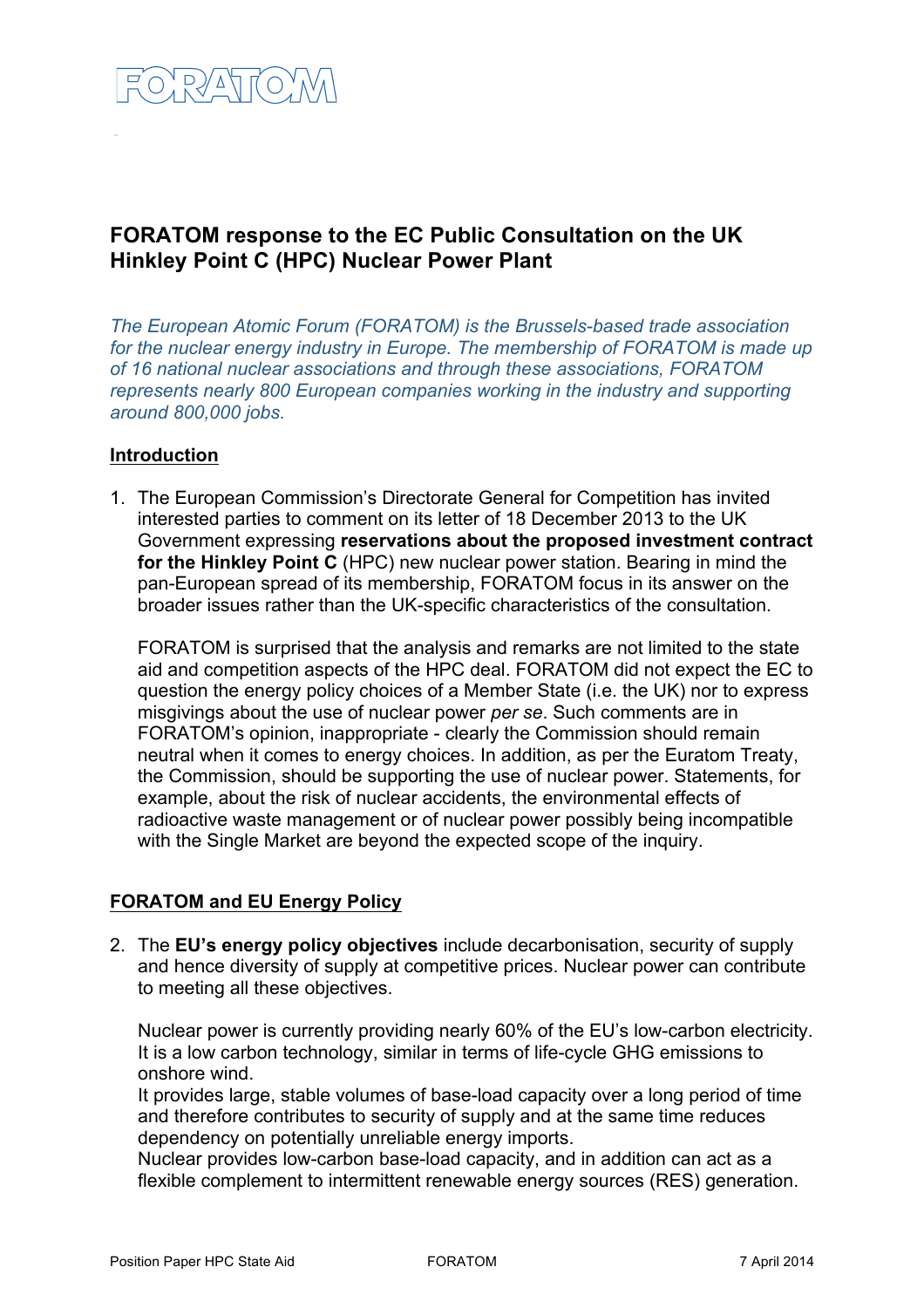The small quantity of uranium (or potentially thorium) fuel needed is readily available and can be easily stockpiled providing diversity from dependence on fossil fuels, wind or sun.

- 3. Nuclear can bring a strong contribution to the global economy. It has been calculated that the EC Energy Roadmap 2050 scenario aiming at 20 % nuclear share of electricity, which includes safety upgrades, long-term operation, new build, decommissioning and waste management activities, would translate into about 350.000 more jobs by 2050.
- 4. Article 194(2) of The Treaty on the Functioning of the European Union (TFEU) underlines *"a Member State's right to determine the conditions for exploiting its energy resources, its choice between different energy sources and the general structure of its energy supply"*. Hence **Member States are entitled to choose their own energy mix**, including between the low carbon options: nuclear power, renewables or –if available– fossil fuel with Carbon Capture and Storage (CCS). In order to make these choices in the most cost-effective way, there should be no technology-specific low-carbon subsidy or, conversely, market impediment.

There is a lot at stake in terms of EU energy policy riding on the outcome of the Hinkley Point C State aid case.

There are currently 132 nuclear power reactors operating in 14 Member States providing 29% of the EU's electricity, virtually free of Greenhouse Gas (GHG) emissions. Many of these reactors will have shut down by 2030.

Twelve of the 14 EU Member States have indicated that they intend to continue producing nuclear electricity beyond 2025 and two non-nuclear Member States (Poland and Lithuania) wish to start or restart a nuclear programme.

Unless there is a major programme of new nuclear build, the decarbonisation challenge faced by renewables (with fossil fuel back-up) will be intolerable, both in terms of land use and especially  $cost<sup>1</sup>$ . The effects on the EU's competiveness versus the rest of the world will be unsustainable.

All Member States operating nuclear power plants (NPP) or planning to do so are closely watching developments in the UK and a number have expressed interest in following a "contracts for difference" type of model.

5. All low carbon energy sources are characterised by **high upfront capital costs**. The market has to enable such investments to be made at acceptable risk to the investor; otherwise GHG emission reduction targets will not be met. The carbon price under EU Emissions Trading Scheme (ETS) is currently much too low to encourage such investments and will remain so for the foreseeable future; therefore there have to be other mechanisms in place to provide the necessary incentives. The financial recession exacerbates the difficult investment climate.

The way the Single Electricity Market is set up at the moment, in the absence of any support measures for low-carbon alternatives, the choice would naturally be between coal and gas. This is **a clear market failure**. Nuclear power is competitive with fossil fuels over the 60 years life expectancy of a nuclear plant, even more so as the carbon price increases, but unless we can incentivise

<sup>&</sup>lt;sup>1</sup> The level of RES subsidies in Germany has reached €23.6 billion per year (2014).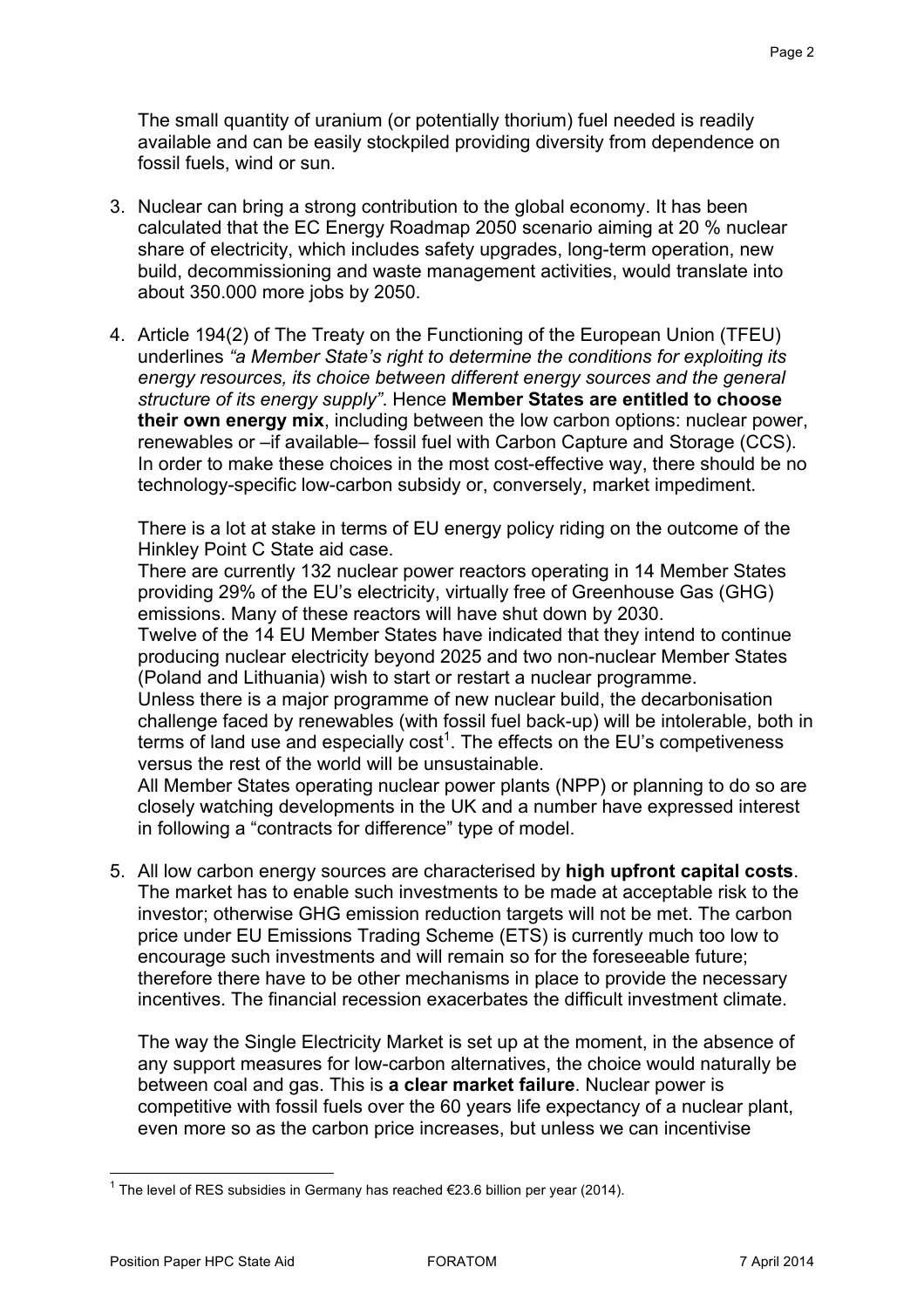nuclear and other low carbon investments in the near term, we will have locked in a vast quantity of carbon emissions.

The answer is long-term contracts and a guarantee of minimum payback. One option is the Finnish "Mankala model", whereby a group of shareholders contract to pay for the entire output of the plant at cost price and then either use the electricity themselves or sell the excess to the market; another option is the "UK model" with contracts for difference. Both should be permissible under EU rules. Both are applicable to a range of low carbon options, not just nuclear power.

## **Background and objectives**

6. Successive UK governments have publicly consulted on their plans to both consider nuclear energy and provide support for it. This is recalled by the  $EC^2$ .

*(§16) In particular, the UK government undertook a consultation in May 2007, setting out the case for a policy framework considering the full range of low-carbon options, including nuclear energy. The conclusions of the consultation, following consideration of the responses to it, were published in January 2008, and stated the UK government's view that nuclear energy should play a role in the future low-carbon economy, and that the absence of nuclear energy would increase the costs of achieving the policy objectives mentioned above.*

FORATOM agrees with the UK assertion that the costs of achieving its decarbonisation objectives would increase in the absence of nuclear energy. Please refer to the table of strike prices for renewables published by  $DEC^3$  in December 2013.

#### **Affordability - Cost – Investment**

7. FORATOM agrees with the EC that **there is a market failure** in the case of nuclear investment, but would argue that this failure applies to other low-carbon technologies as well and is not a specific feature of nuclear technology *per se*:

*(§143) The second uncertainty is related to the discounting of fixed costs. The nature of nuclear production, which requires very high levels of capital for the investment in the construction and hence before revenues can be generated, while also being characterised by a relatively low level of operating costs once the plant has been built, has few, if any, equivalents in commercial activities. As will be discussed in Section 8.1.2 below, this feature of nuclear technology might in itself represent a form of market failure.* 

According to IEA and OECD-NEA<sup>4</sup>, the capital component of wind energy projects for example is higher in percentage terms than for nuclear (see diagram below). FORATOM recalls that industry has in the past built close to 200 nuclear power plants in the EU providing at times up to one third of the Union's electricity. For FORATOM, if the current Single Market cannot deliver investment in lowcarbon technologies, then this is a failure of the current market design, not of the characteristics of the individual technologies.

 $\overline{a}$ <sup>2</sup> All quotations in the current document refer to the EC document "State Aid SA. 34947 (2013/C) (ex 213/N) – United Kingdom", C(2013) 9073 final, 18.12.2013

https://www.gov.uk/government/uploads/system/uploads/attachment\_data/file/263937/Final\_Document\_-\_Investing\_in\_renewable\_technologies\_-\_CfD\_contract\_terms\_and\_strike\_prices\_UPDATED\_6\_DEC.pdf 4 "Nuclear Energy and Renewables – system effects in low-carbon electricity systems", OECD/NEA, 2012 http://www.oecd-nea.org/ndd/pubs/2012/7056-system-effects.pdf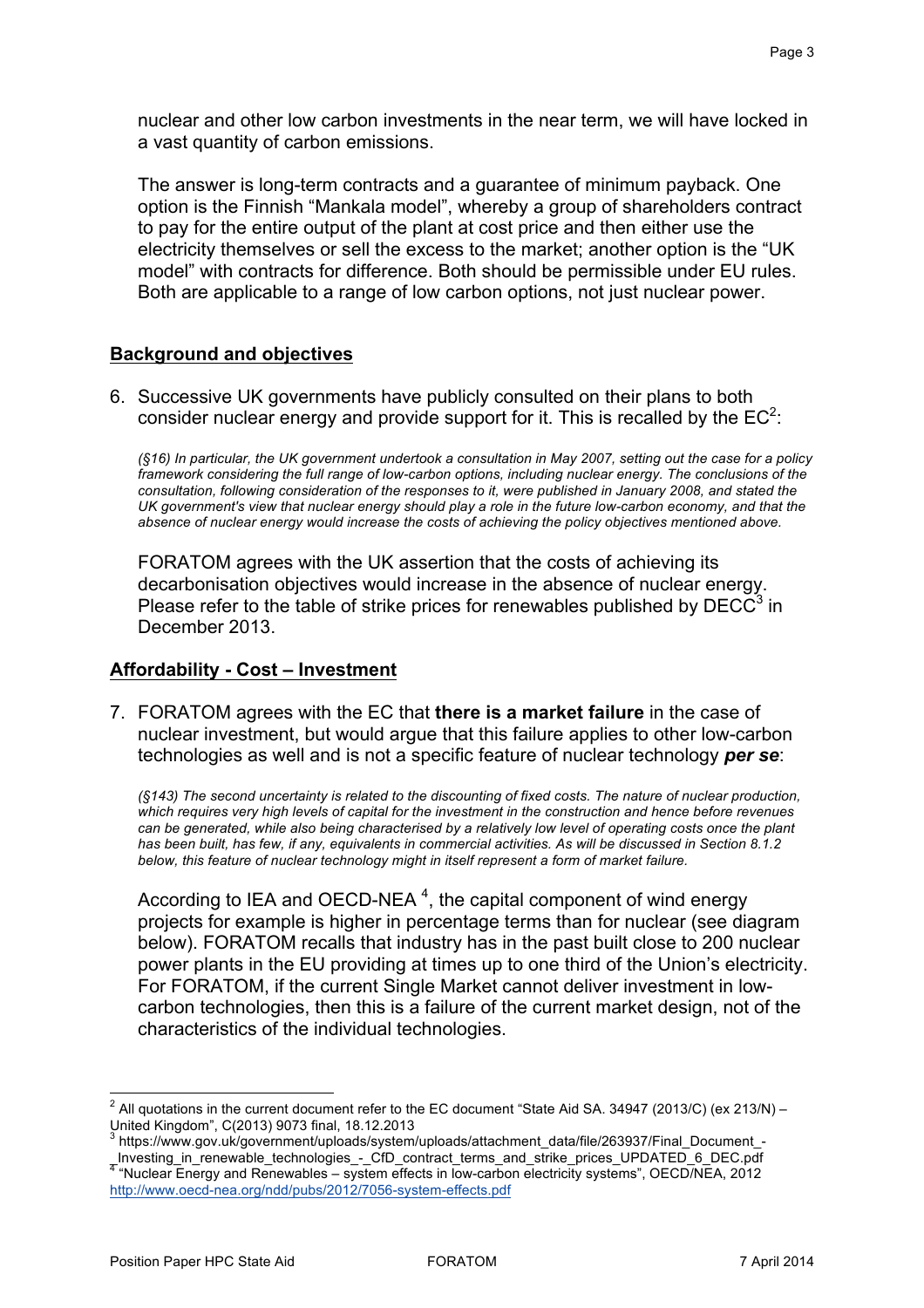

Electricity generation costs for baseload & wind powerplant

source : IEA/NEA 2010 with 10% discount rate & CO2 price 30\$/t.

*(§276) Nuclear energy is characterised by extremely high fixed, sunk costs, and by very long time periods during which such costs need to be amortised. This implies that investors considering entry into nuclear energy generation will find themselves exposed to considerable levels of financing risks. Indeed, funding for the type of investment size and duration that characterise nuclear power plants might well be considered unparalleled.*

As stated above, FORATOM believes that nuclear energy faces comparable challenges in terms of capital requirements to many other forms of low-carbon generation. Moreover, FORATOM notes that, in other sectors, market arrangements have been found to develop major infrastructure projects (motorways, airports, high-speed rail links) with similar funding challenges. We should not forget that France built 60 GW of nuclear capacity from 1980-2000 and that China is planning to install 200 GW by 2030. The IEA explored the interrelation between the market risks and the possible difficulties of financing technologies with high capital demands. In this respect, the IEA concluded : "*The importance of managing uncertainty makes a strong argument for exploring the possibilities of public*‑*private partnerships in order to improve the investment conditions in the electricity sector in general and for capital*‑*intensive low*‑*carbon technologies such as nuclear, renewable or carbon capture and storage, in particular.(…) even within the broad context of competitive electricity markets, there is a case to be made that the public sector has a role to play in enlarging the*  choices available to private decision makers"<sup>5</sup>.

8. In its letter, the EC fears that the proposed support might crowd out alternative investments in other technologies:

*(§245) The Commission notes in this regard that a support mechanism which is specific to nuclear energy generation might crowd out alternative investments in technologies or combinations of technologies, including renewable energy sources, which may have occurred in the absence of the notified measure.*

<sup>5</sup> "Projected costs of generating electricity", IEA/NEA 2010, chapter 8.4 , p.160 http://www.iea.org/publications/freepublications/publication/projected\_costs.pdf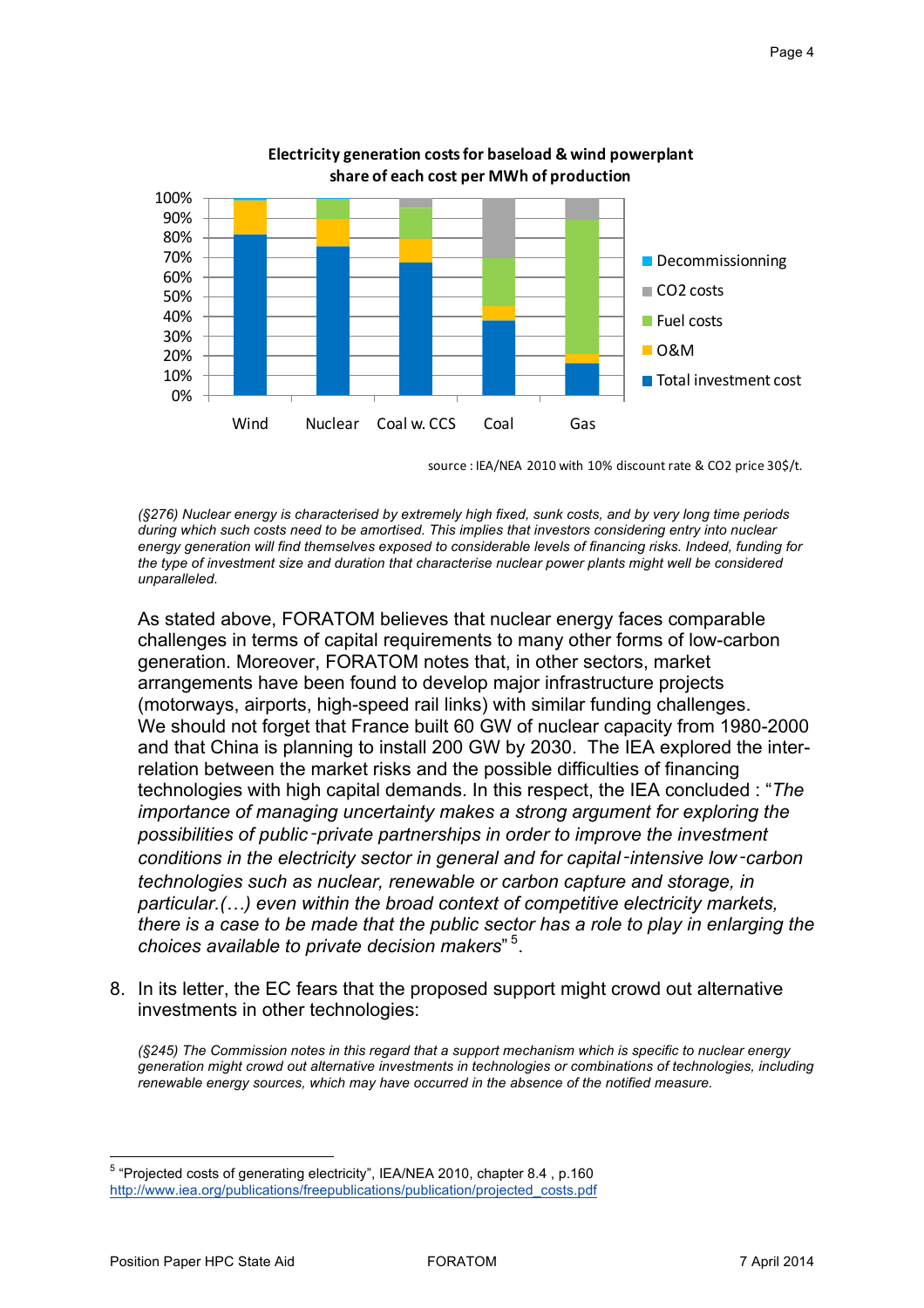FORATOM underlines that **the support mechanism is not specific to nuclear energy**. The UK Government has made it clear that the CfDs to be provided under the Energy Market Reform (EMR) are aimed at securing a diverse mix of low-carbon generation, including renewable energy and CCS as well as nuclear. HPC just happens to be the first of many such agreements. As regards "crowding out of alternative investments, including renewable energy sources", FORATOM refers the EC to §252 quoting DECC analyses that the equivalent onshore wind generation would require around 7,000 turbines occupying an area up to twice the size of Greater Manchester (for which planning permission in Somerset could probably not be obtained, and almost certainly not in the required timescale) or offshore 2,000 turbines (for which the cost would be prohibitive). The wind power alternatives to HPC can therefore be judged to be impractical, even though both wind and nuclear are needed and are not mutually exclusive.

#### **Specific features of nuclear energy**

9. For the EC, some specific features of nuclear energy, e.g. potential nuclear accidents, liability, decommissioning, radioactive waste, create uncertainties of costs that question the commercial generation of nuclear electricity generation:

*(§281) There are finally certain features of nuclear energy, which distinguish it from any other electricity generating technology, or, for that reason, from any other technology. This is particularly the case with the production of radioactive material as a side-product of the energy generation process, and of the potential for nuclear accidents, which might entail the leak of radioactive material.*

*(§282) Both these issues can result in costs, which can be substantial in certain cases, such as the possibility of serious nuclear accidents. However, both issues are also characterised by a high level of uncertainty, which translates into an uncertainty of the underlying costs. The current legislative framework does not appear to have fully addressed how such uncertainty should be dealt with, and how commercial activity in nuclear generation can take place in a context where some of the costs involved can be very difficult to quantify.*

FORATOM acknowledges that nuclear energy does have certain distinguishing features, but the production of radioactive material as a side product is not different from the production of any hazardous industrial waste. FORATOM believes that **the techniques for managing radioactive waste safely are well established and well regulated** by international conventions, EU directives and national laws. FORATOM considers that radioactive waste is a much more manageable problem than the emission of greenhouse gases for example, or the potential underground storage of sequestered  $CO<sub>2</sub>$ .

*(§283) There are three costs which are particularly uncertain, and are caused by the production of radioactive material and the possibility of nuclear accidents: costs related to the decommissioning of the nuclear plant, costs related to the management and disposal of spent fuel and nuclear waste, and costs related to liability insurance.*

With regard to the "particularly uncertain" decommissioning costs, FORATOM notes that the EC contradicts itself in §286 where it is stated that "the costs involved can be quantified to a large degree".

Over the past 40 years considerable experience has been gained worldwide in decommissioning various types of nuclear facilities. According to the IAEA PRIS Database $^6$  and the IAEA RRDB (Research Reactor Database)<sup>7</sup>, 338 research

 $^6$  http://www.iaea.org/PRIS/WorldStatistics/ShutdownReactorsByCountry.aspx<br> $^7$  http://nucleus.iaea.org/RRDB/RR/ReactorSearch.aspx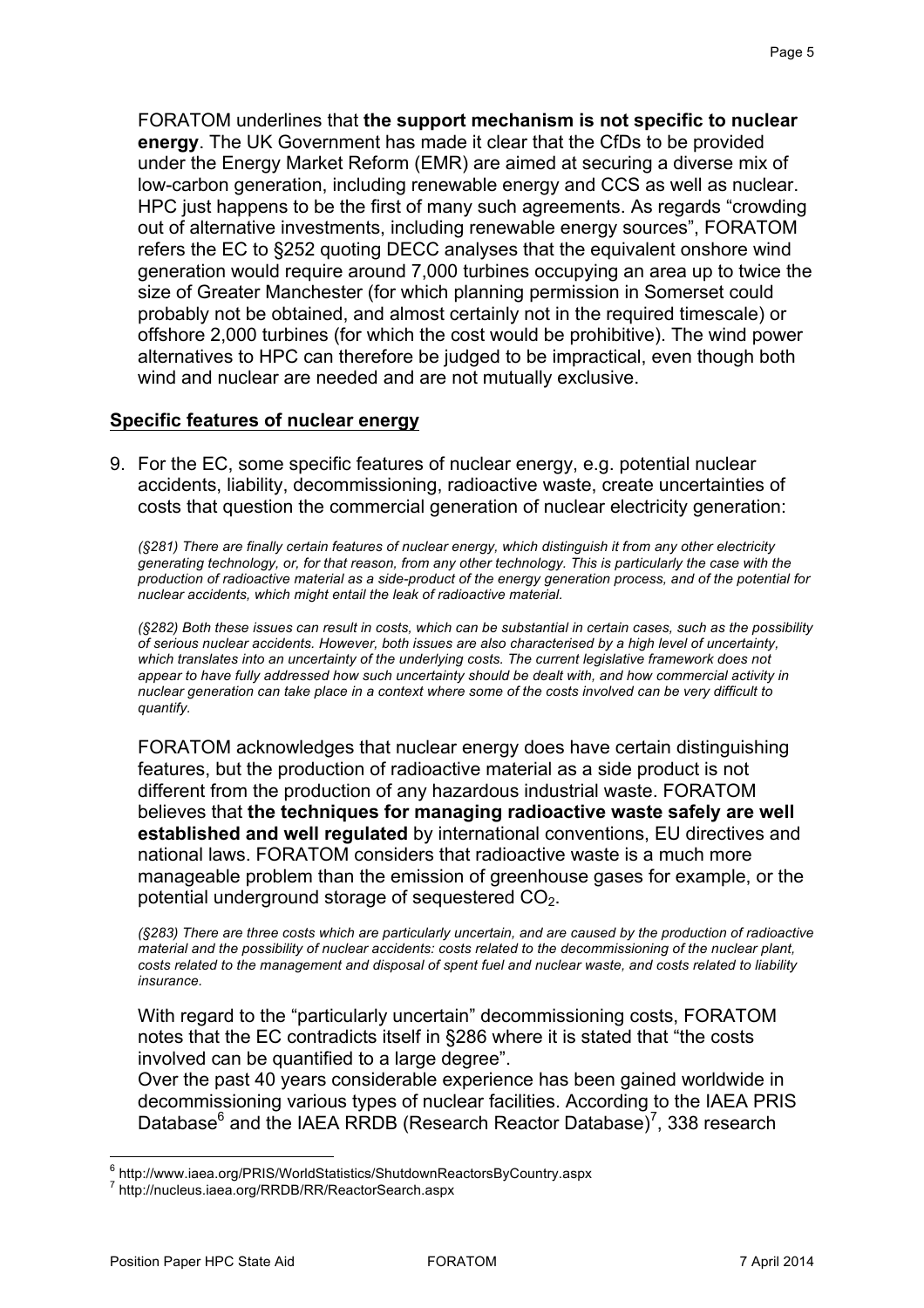reactors have been decommissioned and a further 143 research rectors shut down; in addition, 142 commercial power reactors are at different stages of the decommissioning process (from green field status to being dismantled or in safe enclosure). Given the usual uncertainties in the timing of decommissioning (to allow for radioactivity decay) and in the availability of final storage sites for the wastes arising, estimates of decommissioning costs are variable. However, **wide variations in decommissioning costs have only limited impact on electricity costs.** In relation to the costs of decommissioning the French fleet of 58 reactors, the independent Cour des Comptes report stated<sup>8</sup> :

By way of illustration, with a simplified calculation at an unchanged discount rate (5 percent): − if the estimate for dismantling increased by 50 percent: the annual cost of nuclear power generation

would increase by €505 million, i.e. a 2.5 percent increase in the total generation cost;

− if the estimate for dismantling doubled (a 100 percent increase): the annual cost of nuclear power generation would increase by €1 billion. However, this still only represents a 5 percent increase in the generation cost.

As shown by these tests on sensitivity to variation in certain parameters relating to future expenses, based on the 40-year service life for the current fleet used to calculate these expenses, their impact on the annual cost of nuclear power generation is not negligible, but is fairly limited.

*(§390) Finally, the costs of insuring NNBG from the liability stemming from accidents are extremely, and intrinsically, uncertain. The Commission will nonetheless have to assess whether the estimated costs that NNBG will bear to insure itself from liability can be deemed to be proportional. In relation to this cost element, it cannot be excluded a priori that a specific additional element of State aid might be involved in the form of implicit assurance that any 'top' risk, i.e. the portion of risk not specifically covered by NNBG or any market provider of insurance services, will be covered by the State.*

FORATOM does not agree that the costs of insuring NNBG from nuclear liability stemming from accidents are "extremely, and intrinsically, uncertain". As far as nuclear liability is concerned, FORATOM would like to point out that the UK is a signatory to the Paris Convention under which the minimum amount of operator financial responsibility, to be covered by insurance or financial security, is clearly defined. Within the framework of this regime, the UK has decided to limit operator financial responsibility. Nuclear operators in all 14 nuclear Member States are covered by either the Paris Convention or the similar Vienna Convention. For FORATOM, there is therefore long experience of insuring operator liability, through the existence of an effective liability insurance market, and the insurance premiums are consequently quantifiable and predictable.

10. The EC considers that the specific reactor technology to be used in the proposed NPP would add to the uncertainties of the decommissioning costs of HPC:

*(§286) The 'polluter pays principle' is therefore clearly envisaged for the decommissioning of nuclear power plants. The costs involved can be quantified to a large degree. They might however be subject to some uncertainty, in particular in relation to new technologies, such as the one, which will be used in the HPC plant.*

For FORATOM, there is no reason why the decommissioning costs of the EPR should be any more uncertain that those of other reactor technologies. The EPR is an evolution of the PWR, the most widely used reactor type operating around the world, and **there is no fundamental difference of approach when it comes to decommissioning**. If anything, the reverse is true because successive evolutions of the technology have increasingly taken decommissioning into

<sup>&</sup>lt;sup>8</sup> "The costs of the nuclear power sector", French Cour des Comptes, January 2012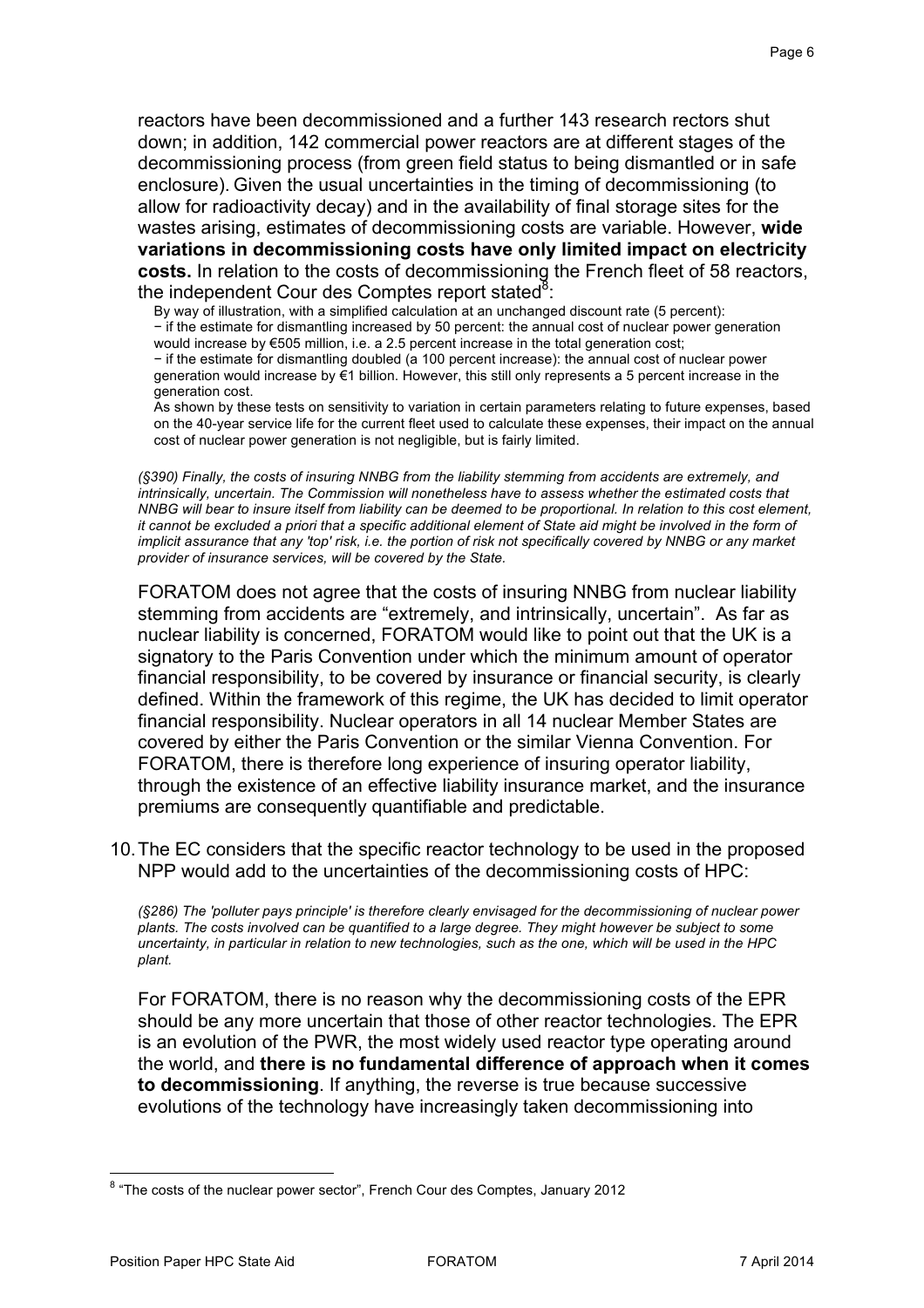account at the design stage, whereas this was not the case for the  $1<sup>st</sup>$  generation reactors.

### **Decarbonisation and Impact on the environment**

11. The EC seems not to correctly understand the advantage of nuclear vis-à-vis fossil fuels as a low-carbon source:

*(§232) In addition, the Commission believes that the notified measure might have substantial repercussion on trade and competition (as also outlined in Section 8.1.7). In particular, NNBG will be providing a service which is difficult to distinguish from that provided by other generators of base-load electricity. The Commission refers to Section 8.1.7 for the examination of the impact of the aid on competition and trade.*

FORATOM disagrees that "NNBG will be providing a service which is difficult to distinguish from that provided by other generators of base-load electricity". Other generators of base-load electricity are using fossil fuels. Therefore there is a clear distinction in terms of low carbon generation and meeting GHG emission targets.

12. Having recalled the objectives of EU's environmental policy, the EC states that nuclear energy's impact on the environment might be considered substantial, but fails to bring any reasonable argument or data to support its belief:

*(§240) The Commission notes that while Art 191 TFEU establishes that the preservation, improvement and protection of the environment must be regarded as objectives of EU policy, it is unclear whether such objective can be immediately applicable to low-carbon generation as defined by the UK. In particular, while certain generation technologies emit less carbon emissions, their impact on the environment might nonetheless be considered substantial. This seems to be particularly true of nuclear generation, due to the need to manage and store radioactive waste for very long periods of time, and the potential for accidents.*

FORATOM **disagrees strongly that nuclear power might be considered to have "substantial impact on the environment".** On the contrary, nuclear power is a clean technology: the NEEDS Study<sup>9</sup> (commissioned by the EC) indicated clearly that the total environmental externalities of nuclear power are as low if not lower than those of renewables like wind and solar and especially biomass (see diagram below).

<sup>9</sup> http://www.needs-project.org/docs/Needs.pdf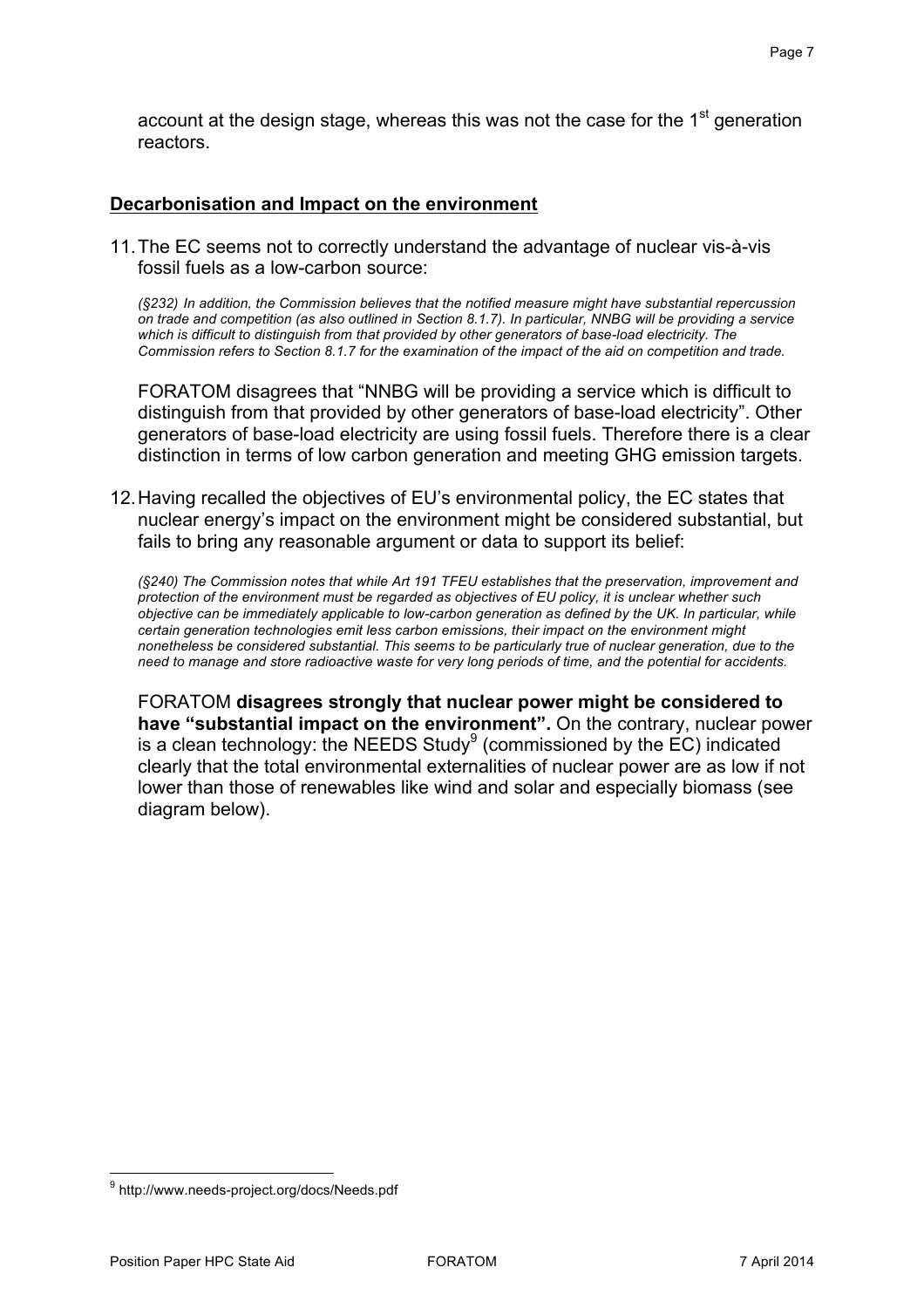

The human and environmental impact of radioactive waste management and storage is closely controlled under Chapter III (Health & Safety) of the Euratom Treaty and in particular its Articles 35 (environmental monitoring), 36 (reporting the results of that monitoring to the EC) and 37 (informing the EC of any plan for the disposal of radioactive waste in order to determine its potential environmental impact) and by national laws implementing these provisions. **There is no evidence of any radioactive waste management practice in the EU having led to** *substantial* **damage to the environment or any indication that this will be the case in future**. Nor does the "potential for accidents" impart environmental damage. The safety record of the EU nuclear industry is demonstrably excellent, with no accident having occurred with significant off-site consequences in any civil nuclear installation over nearly 60 years of operation. In the introduction to its Communication<sup>10</sup> on the EU "stress tests" in response to the nuclear accident at Fukushima, the EC stated: *"There are currently 132 nuclear reactors in operation in the EU, grouped on 58 sites. Their safety record is such that although incidents have occurred and continue to occur, no major accidents have ever taken place. While the overall safety record is therefore good, EU citizens' confidence in Europe's nuclear industry hinges on continuous improvements of the EU nuclear safety and security framework, so as to ensure that it remains the most effective in the world, based on the highest safety standards".* 

Statistics show that nuclear has **the lowest accident mortality rate of any commercial source of electricity generation** (see diagram below)<sup>11</sup>

<sup>&</sup>lt;sup>10</sup> Communication from the Commission to the Council and the European Parliament on the comprehensive risk and safety assessments ("stress tests") of nuclear power plants in the European Union and related activities, COM/2012/0571 final

<sup>&</sup>lt;sup>11</sup> http://www.oecd-nea.org/ndd/workshops/aecna/presentations/documents/StefanHirschberg-Assessingenergyrelatedsevereaccidentrisks.pdf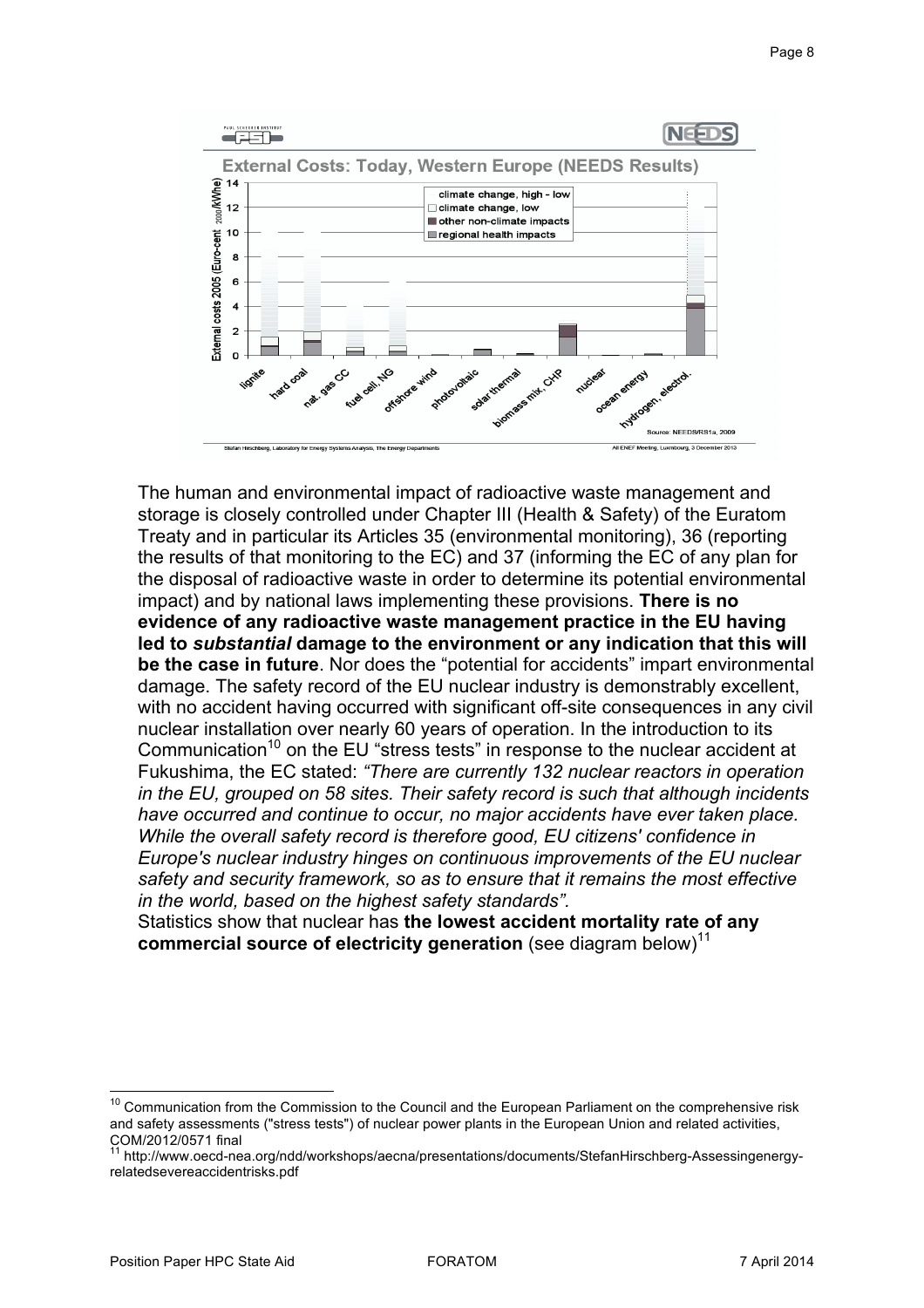|                                                                                                                | <b>OECD</b>                                                                                                                                                                                                    |                   | <b>EU 27</b>     |                   | non-OECD         |                       |
|----------------------------------------------------------------------------------------------------------------|----------------------------------------------------------------------------------------------------------------------------------------------------------------------------------------------------------------|-------------------|------------------|-------------------|------------------|-----------------------|
| <b>Energy chain</b>                                                                                            | <b>Accidents</b>                                                                                                                                                                                               | <b>Fatalities</b> | <b>Accidents</b> | <b>Fatalities</b> | <b>Accidents</b> | <b>Fatalities</b>     |
| Coal                                                                                                           | 88                                                                                                                                                                                                             | 2313              | 45               | 989               | 164<br>1440(a)   | 8153<br>25'821(a)     |
| Oil                                                                                                            | 179                                                                                                                                                                                                            | 3383              | 64               | 1236              | 351              | 19'376                |
| <b>Natural Gas</b>                                                                                             | 109                                                                                                                                                                                                            | 1257              | 37               | 366               | 78               | 1554                  |
| <b>LPG</b>                                                                                                     | 60                                                                                                                                                                                                             | 1880              | 22               | 571               | 69               | 2796                  |
| <b>Biogas</b>                                                                                                  |                                                                                                                                                                                                                |                   |                  |                   | $\overline{2}$   | 18 <sub>(c)</sub>     |
| <b>Hydro</b>                                                                                                   | 1                                                                                                                                                                                                              | 14                | 1                | 116(b)            | 12               | $30,007$ (d)          |
| Geothermal                                                                                                     |                                                                                                                                                                                                                |                   |                  |                   | 1                | 21(e)                 |
| Wind (f)                                                                                                       | 54                                                                                                                                                                                                             | 60                | 24               | 24                | 6                | $6\overline{6}$       |
| <b>Nuclear</b>                                                                                                 |                                                                                                                                                                                                                |                   |                  |                   | 1                | 31 (g)                |
| (a)<br>Belci dam Romania (1991)<br>(b)<br>(c)<br>(d)<br>Guatemala (1991)<br>(e)<br>Only small accidents<br>(f) | First line: coal non-OECD without China; second line: coal China<br>Waste qas (13 fat., China, 2004), wastewater (5 fat., Pakistan, 2008)<br>Bangiao and Shimantan dam failures alone caused 26'000 fatalities |                   |                  |                   |                  | Burgherr et al., 2010 |

## 13. Moreover, well beyond the HPC case submitted by the UK government on the grounds of competition rules, the EC unfairly discredits nuclear energy:

(§241) *In this case, it is difficult to assess the trade-off between two potential common EU objectives, namely preserving the environment through the pursuit of low-carbon electricity generation while potentially increasing risks to the environment through the use of nuclear technology.*

FORATOM cannot see how this point is linked to the competition case submitted to the EC. As regards what the EC introduces as a trade-off between "preserving the environment through the pursuit of low carbon electricity generation while potentially increasing the risks to the environment through the use of nuclear technology", the EC fails to make any objective comparison. For FORATOM, it is widely demonstrated that the environmental risks of nuclear are orders of magnitude lower than the effects – real or potential – of climate change. The wellknown climatologist James Hansen estimates that global nuclear power has prevented an average of 1.84 million air pollution-related deaths and 64 gigatonnes of  $CO<sub>2</sub>$ -quivalent (GtCO<sub>2</sub>-eq) greenhouse gas (GHG) emissions that would have resulted from fossil fuel burning<sup>12</sup>.

l <sup>12</sup> Pushker A. Kharecha and James E. Hansen, "Prevented Mortality and Greenhouse Gas Emissions from Historical and Projected Nuclear Power", NASA Goddard Institute for Space Studies and Columbia University Earth Institute, *Environ. Sci. Technol.*, 2013, 47 (9), pp 4889–4895.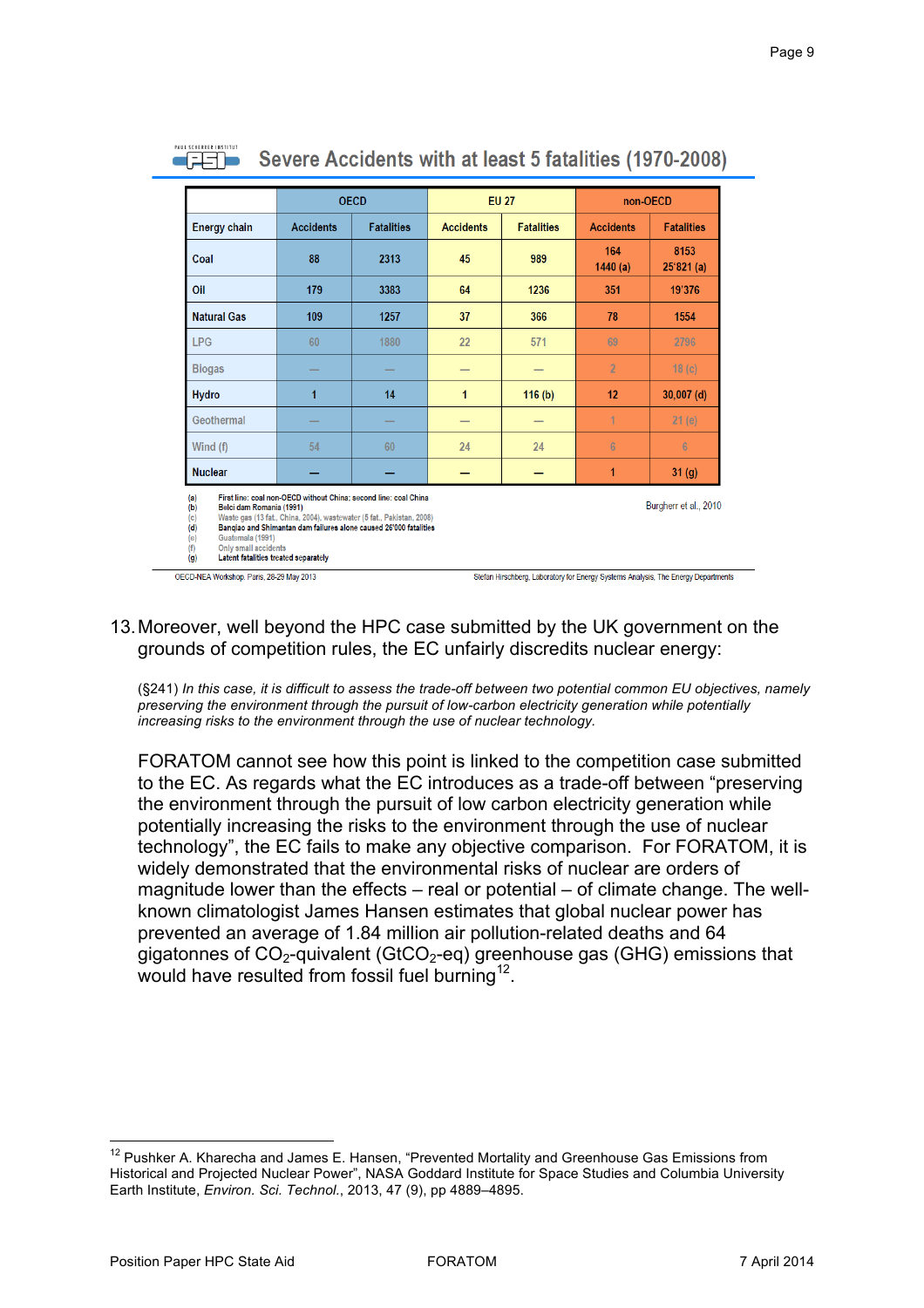## **A Support Mechanism is appropriate**

14. In its proposal, the UK government justifies the need for long-term contracts, underlines the risk of undermining the investors' confidence and doesn't consider that competition to nuclear is either more expensive or less secure or both:

*(§26) The UK believes that failure to bring forward HPC might translate into a complete lack of investment in new nuclear plants, as it might undermine the confidence of potential investors and industry about the feasibility of carrying out a project of such a financial scale.*

FORATOM agrees with the UK that failure to bring forward HPC might translate into a complete lack of investment in new nuclear plants. In the current economic and ETS climate, this could apply to many other Member States. For FORATOM, the fact that in the absence of public intervention in favour of RES the choice would naturally be between coal and gas, definitely demonstrates **a clear market failure**.

*(§83) The UK government compares the duration of the Investment Contract with NNBG to similar contracts,*  in particular CfDs, which are considered for wind farms. Such contracts are being considered for a duration of *15 years, to be compared with an operational lifetime of between 20 and 25 years. The UK mentions that payments in support of renewable energy sources are allowed by the Environmental Aid Guidelines16 ('EAG') until the plant has been fully depreciated according to normal accounting rules, which for the HPC project would take 60 years.*

FORATOM supports the UK contention that a 35 year CfD for HPC, with a 60y expected lifetime, is a reasonable duration for pay-back as compared to support schemes for wind farms of 15 years duration out of a life expectancy of 20-25 years.

*(§188) Both the Investment Contract and the credit guarantee have the potential to distort competition and affect trade between Member States. The Commission notes in this respect that the generation and supply of electrical power is liberalised. As in this case the notified measures will enable the development of a large level of capacity which might otherwise have been the object of private investment by other market operators using alternative technologies, from either the UK or from other Member States, the notified measures can affect trade between Member States and distort competition.*

With regard to distortion of competition, FORATOM believes that when it comes to providing low carbon electricity generating capacity, either within the UK or from other Member States, the competition to nuclear is either more expensive or less secure or both, and therefore the UK is correct in choosing exclusively nuclear for the first CfD contract under EMR. The indicative strike prices<sup>13</sup> published by DECC confirm the cost advantage of nuclear. FORATOM recalls that CCS is not currently available as a commercial alternative.

## **EURATOM Treaty**

l

15. In its letter, the EC refers to the goals of the EURATOM Treaty and its commitment to promote investments into nuclear:

(§267) *Article 107 TFEU obliges the Commission to investigate aid granted by Member States that distorts competition or threatens to do so. Especially in the context of liberalised and increasingly competitive* 

<sup>&</sup>lt;sup>13</sup> DECC press release, 27 June 2013 https://www.gov.uk/government/news/newinfrastructure-investment-to-fuelrecovery